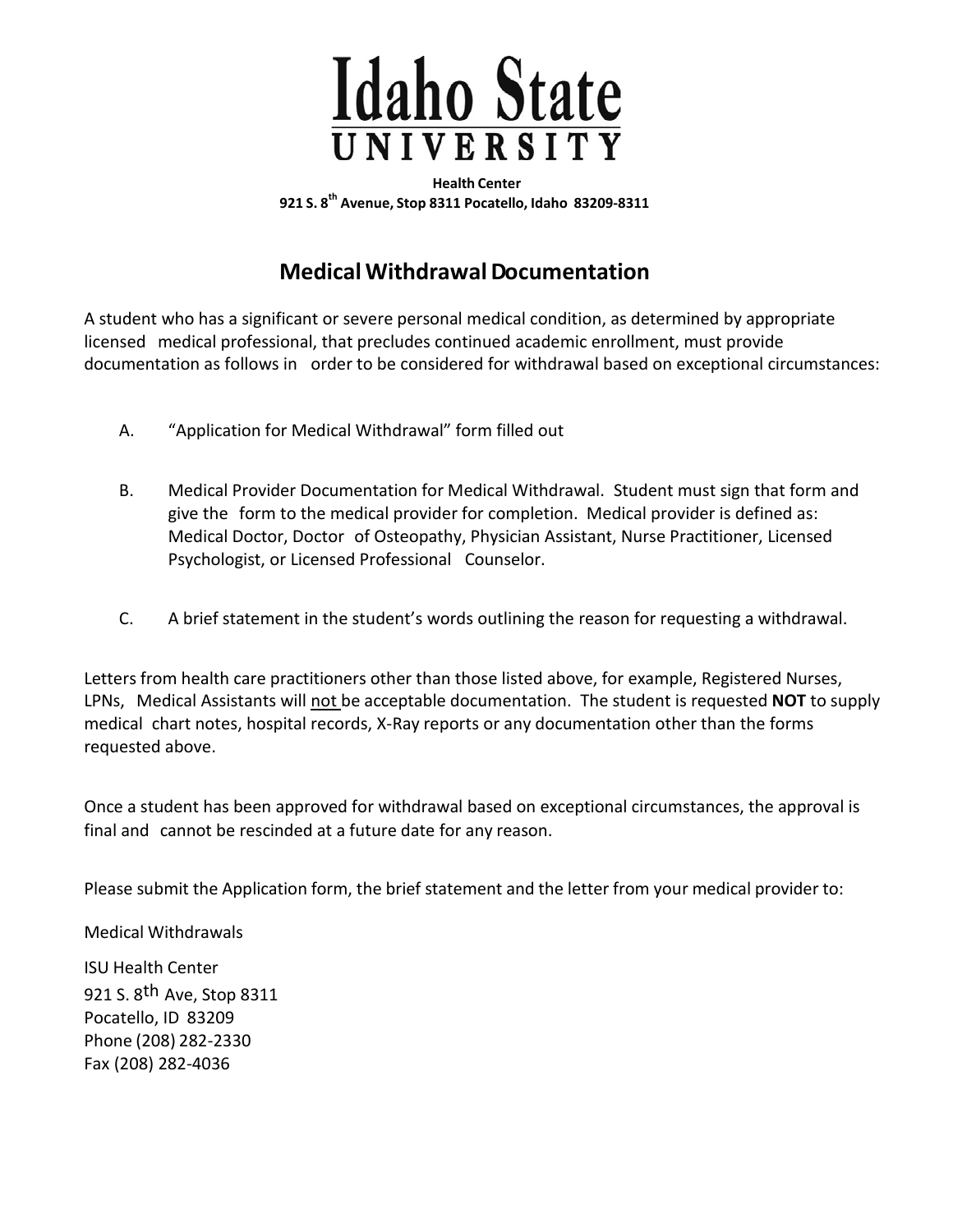# Idaho State **U N I V E R S I T Y**

**Health Center**

**921 S. 8th Avenue, Stop 8311 Pocatello ID 83209-8311**

#### **Application for Medical Withdrawal**

**For students seeking withdrawal from all classes due to personal medical issues.**

Name: \_\_\_\_\_\_\_\_\_\_\_\_\_\_\_\_\_\_\_\_\_\_\_\_\_\_\_\_\_\_\_\_\_\_\_\_\_\_\_\_\_\_\_\_\_\_\_ Bengal ID#: \_\_\_\_\_\_\_\_\_\_\_\_\_\_\_\_\_\_\_\_\_\_ Address: \_\_\_\_\_\_\_\_\_\_\_\_\_\_\_\_\_\_\_\_\_\_\_\_\_\_\_\_\_\_\_\_\_\_\_\_\_\_\_\_\_\_\_\_\_\_\_\_\_\_\_\_\_\_\_\_\_\_\_\_\_\_\_\_\_\_\_\_\_\_\_\_\_\_\_\_\_\_\_\_\_\_ City: \_\_\_\_\_\_\_\_\_\_\_\_\_\_\_\_\_\_\_\_\_\_\_\_\_\_\_\_\_\_\_\_\_ State: \_\_\_\_\_\_\_\_\_\_\_\_\_\_\_\_\_\_\_\_\_\_\_\_\_ Zip: \_\_\_\_\_\_\_\_\_\_\_\_\_\_\_\_ Phone #: \_\_\_\_\_\_\_\_\_\_\_\_\_\_\_\_\_\_\_\_\_\_\_\_\_\_\_ Major/Department: \_\_\_\_\_\_\_\_\_\_\_\_\_\_\_\_\_\_\_\_\_\_\_\_\_\_\_\_\_\_\_

Semester for which withdrawal is requested: Year \_\_\_\_\_ \_Fall \_Spring \_Summer

Date you last attended classes for the withdrawal semester

You may withdraw from classes on your own before the "last day to withdraw" (see academic calendar). This will result in a W on your transcript.

If you stopped going to class before the "last day to withdraw" AND you did not withdraw from the class, please explain why you did not withdraw before the "last day to withdraw."

If this is a request for a retroactive withdrawal more than one month past the end of the semester in which you are requesting a withdrawal, please explain what prevented you from requesting the withdrawal within one month of the end of the semester:

Date of withdrawal from all classes associated with this medical withdrawal

I hereby petition for a medical withdrawal from enrollment in all classes for the current semester at Idaho State University due to my personal illness. I authorize ISU representatives to review my medical records and other documentation as necessary to determine my eligibility for a medical withdrawal and/or a refund of fees. I further authorize my medical provider to speak with University Health Services about any questions related to my personal illness. **I have discussed this withdrawal with my Academic Advisor and Financial Aid.**

Signature: \_\_\_\_\_\_\_\_\_\_\_\_\_\_\_\_\_\_\_\_\_\_\_\_\_\_\_\_\_\_\_\_\_\_\_\_\_\_\_\_\_\_\_\_ Date: \_\_\_\_\_\_\_\_\_\_\_\_\_\_\_\_\_\_\_\_\_\_\_\_\_\_\_\_\_\_\_\_\_\_\_\_\_\_\_\_\_\_\_\_\_\_\_\_\_

Documentation required:

- A. This form completed.<br>B. A brief statement by y
- B. A brief statement by you about your current circumstances. This is a paragraph outlining why you are seeking this withdrawal.
- C. Completed **Medical Provider Documentation for Medical Withdrawal** form faxed directly from your medical provider to University Health Services with a cover page from the provider's medical practice.

Keep a copy of A and B for your records.

Please submit this form A. and B. to: Medical Withdrawals ISU Health Center 921 S. 8th Ave., Stop 8311 Pocatello, ID 83209 Phone: (208) 282-2330 Fax: (208) 282-4036